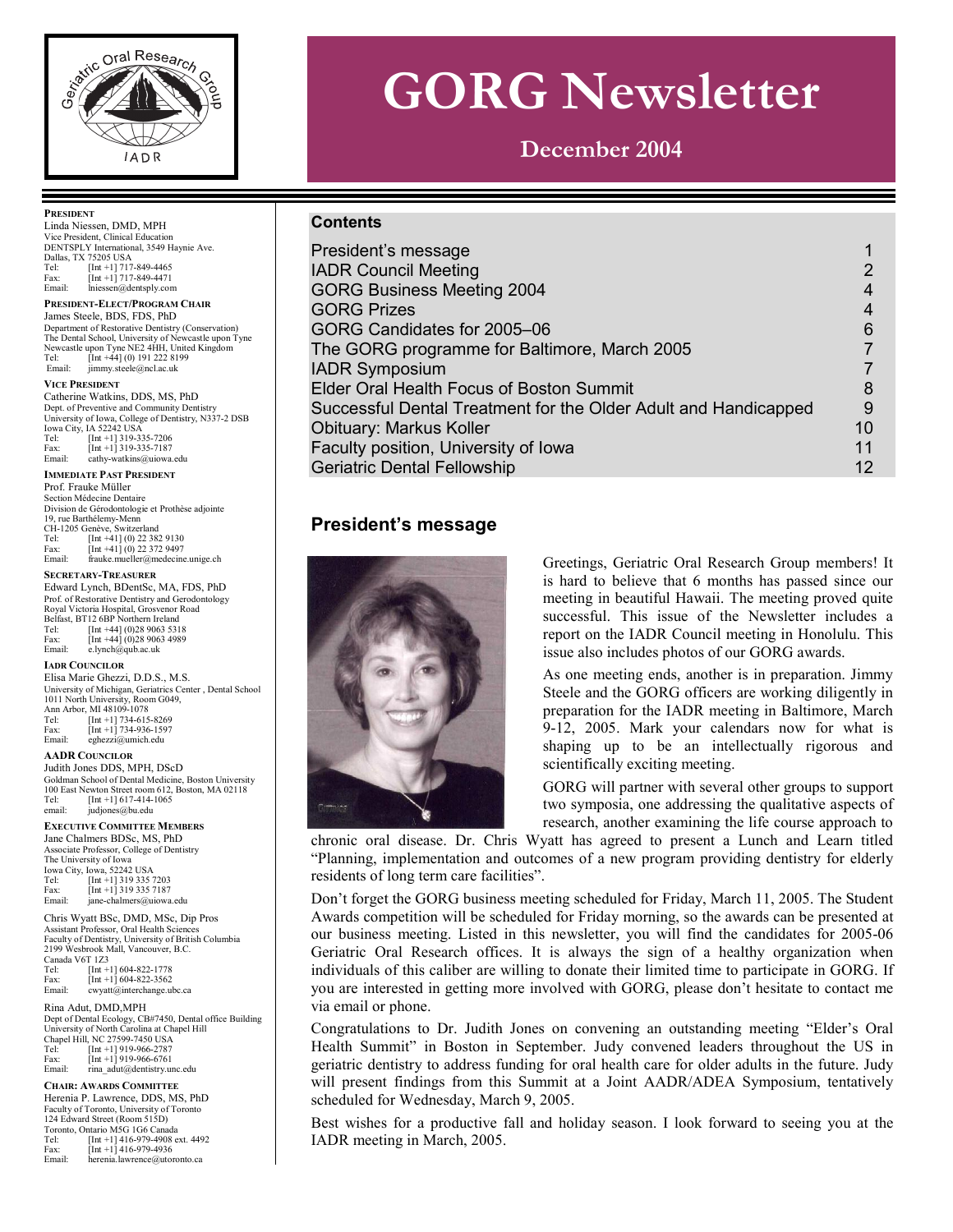# **IADR Council Meeting**

#### **March 9, 2004 Honolulu, Hawaii**

<span id="page-1-0"></span>The meeting was chaired by the President of IADR, Dr. Stephen Challacombe with assistance from Dr. Paul Robertson who is President-Elect of IADR (President 2004-5).

#### **Election Results for 2004-5**

- IADR Vice President: Stephen Bayne
- AADR Vice President: E. Dianne Rekow
- AADR Treasurer: Pamela DenBesten

### **Constitutional Amendments Passed (adopted March 2004)**

- Number of members required to establish a Division removed from Constitution (to be specified in Bylaws).
- Number of members required to establish a Scientific Group removed from Constitution (to be specified in Bylaws).
- The IADR Councilors from each scientific group would become voting members of the IADR Council.
- The Editor and FDI representative will not be voting members of the IADR Council.
- The 3 Members-at-Large on the Board of Directors will be replaced with 5 Regional Board Members (North America, Europe, Asia, South America, and Africa). These board members would have voting privileges at the Board meeting, but not at the IADR Council.

### **New Officer Appointments and Nominations**

- IADR Vice President Nominations for 2004-5
	- o Deborah Greenspan, University of California, USA
	- o Peter Holbrook, University of Iceland, Iceland
	- $\circ$  Lakshman Samaranayake, University of Hong Kong, Hong Kong
- IADR Regional Board Members
	- o North American: Richard Ellen, University of Toronto, Canada (2008)
	- $\circ$  South American: Jose Luiz Lage-Marques, University of Sao Paulo, Brazil (2008)

### **Vice President's Report**

• 4300 abstracts were submitted (representing 62 countries) for the IADR 2004 meeting.

• As the IADR annual meetings are a primary source of income for the organization, evaluation and planning for future General sessions will be a major priority for the Board in the coming year.

#### **Journal of Dental Research Editor's Report**

- Mark Herzberg will step down as editor at the end of March 2004 after 11 years of service.
- New editor-in-chief: Anthony J. Smith, University of Birmingham, UK
- Associate Editor: Jocelyne S. Feine: Clinical Reports
- Will be seeking a new associate editor for Biomaterials section.
- 525 manuscripts were submitted and the general acceptance rate was 34.5% in 2003.
- Critical Reviews in Oral Biology will be incorporated into JDR effective January 2005.

#### **Membership**

- 2003 IADR Membership: 8,527 (excluding students) (2.3% increase)
- $\bullet$  2003 AADR Membership: 2,713 (7.5% decrease)
- Membership and Marketing Department targeting AADR membership recruitment and retention in 2004

#### **Financial Reports**

- IADR and AADR are in good shape financially.
- 2004 will result in a balanced budget due to central office cut-backs, so it will be a tough budget year.
- Meetings
	- o 2003 IADR & AADR meetings generated less profit than originally budgeted due to low attendance (i.e., world economy, Iraqi war, SARS).
		- **2003 AADR** meeting net income \$25K below budget
		- **2003** IADR registration 4,300 lower than projected. Net income was \$20K.
	- o 2004 IADR Hawaii should be a very successful meeting.
- 2004 new requirement for all presenters to pre-register to minimize financial loss.
	- $\degree$  \$60,000 lost in 2003 due to presenters who failed to registered or no-showed.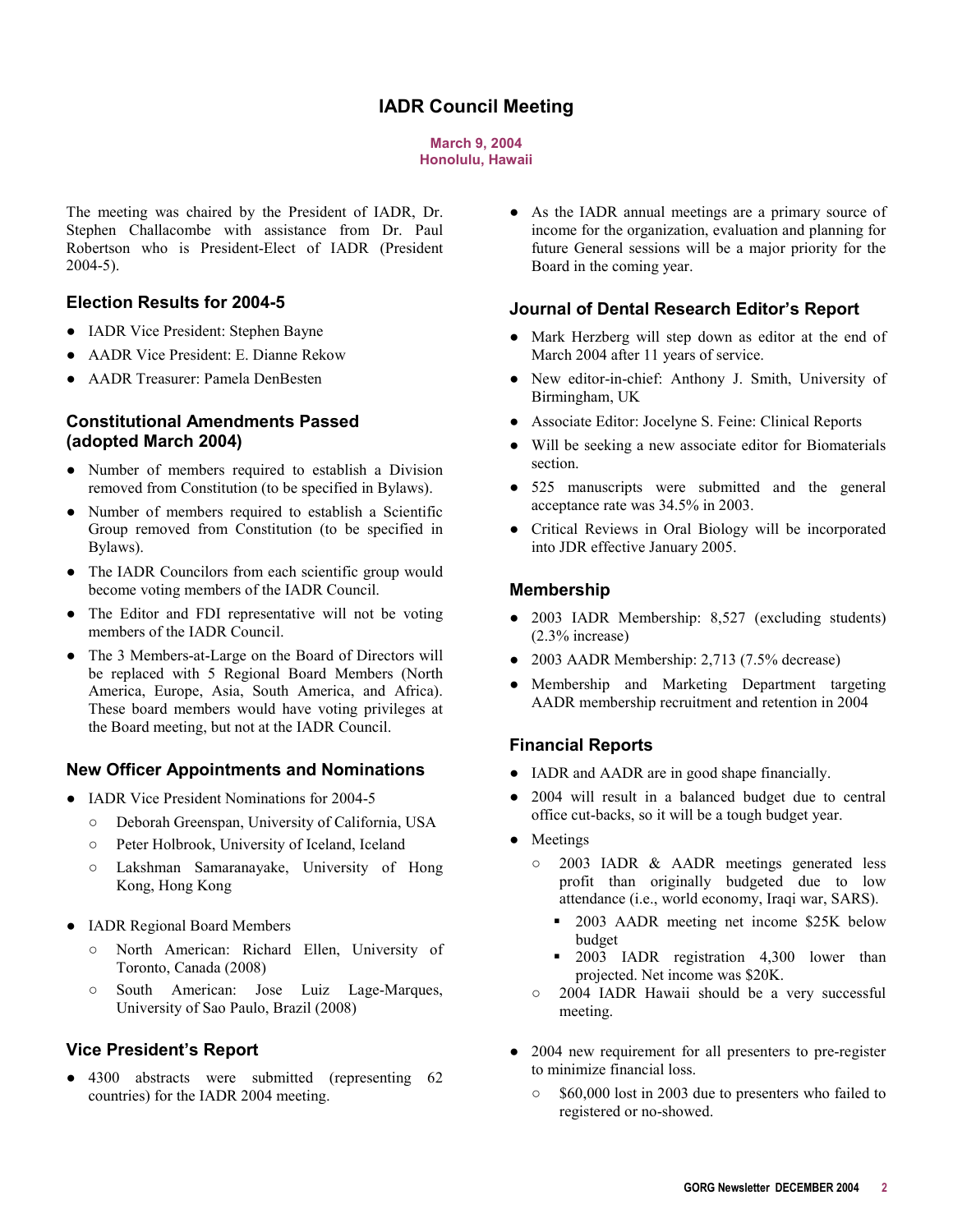- $\bullet$  Net assets
	- $\circ$  2001: \$7.6 million (\$6.4 million from investments)
	- $\circ$  2002: \$6.5 million (\$5.5 million from investments)
		- Net surplus \$151K
		- 2002 IADR Revenue: \$2.7 million (50% from meeting registration; 17% from dues)
		- 2002 IADR Expenses: \$2.6 million (50% for meetings; 30% for general operations)
- 2003 investment portfolio demonstrated modest gains following 2 years of significant losses.
	- $\circ$  IADR \$6.0 million
	- $\circ$  AADR \$4.8 million
- Projections
	- $\circ$  2005 7.5% surplus
		- increase in meeting registration fees
		- \$45 manuscript submission fee for JDR
	- $\circ$  2006 2.5% operational loss
		- concern for meeting revenue in Brisbane due to competing meetings (AADR in Orlando; Dublin meeting)

#### **Federations, Divisions, and Sections:**

- $\bullet$  Focus of report discussion
	- $\circ$  Concern for retention of future researchers
	- $\circ$  Increased student involvement
- Approval given for
	- o African & Middle East Federation (East and Southern Africa Division; South African Division; Jordanian Section; Kuwaiti Section; Nigerian Section)
	- $\circ$  Latin American Federation (Argentine Division; Brazilian Division; Peruvian Division; Venezuelan Division)
- Nigerian Section approval given to become a division
- Divisions in non-compliance: Egyptian; Kuwaiti; Mexican; Venezuelan
- Sections in non-compliance: Chilean; Costa Rican; Jordanian; Russian; Saudi Arabian
- IADRSEA Southeast Asia Division Annual Scientific Meeting: September 3-6, 2004; Thailand

### **Bylaw Changes Passed**

• Retired members will be assessed a \$10 membership fee to cover administrative costs.

- Standing Committee Changes
	- o Change number of members of Ethics in Dental Research Committee (from 9 to 5) with specific expertise in biomedical ethics.
	- $\circ$  Dissolve Joint Technology Committee since the function of this committee is being fulfilled by the IADR central office.
	- o Board will review Science Awards Committee recommendations prior to selection.

#### **Strategic Planning Recommendations**

- Constitution Committee to review Constitution and Bylaws at least every 5 years.
- $\bullet$  Hatton Award Committee to define new categories (currently Junior; Senior; Post-doc).
- Membership & Recruitment Committee to appoint Task Force to develop proposal for increasing effectiveness of committee.

## **Future Meetings**

- $\bullet$  2005
	- T IADR/AADR: Baltimore, Maryland (March 9-12, 2005)
- $\bullet$  2006
	- o AADR: Orlando, Florida (March 8-11, 2006)
	- o IADR: Brisbane, Australia (June 28-July 1, 2006)
- $\bullet$  2007
	- o IADR/AADR: New Orleans, Louisiana (March 21-24, 2007)
- $\bullet$  2008
	- $\circ$  AADR: Dallas, Texas (April 2-5, 2008)
	- o IADR: Toronto, Ontario (June 23-26, 2008)
- $\bullet$  2009
	- o IADR/AADR: Miami Beach, Florida
- 2010
	- o IADR: Barcelona, Spain
	- $\circ$  AADR: Washington, DC (under consideration)
- $\bullet$  2011
	- o IADR/AADR/CADR: San Diego, California

**Respectfully Submitted, Elisa M. Ghezzi, DDS, MS**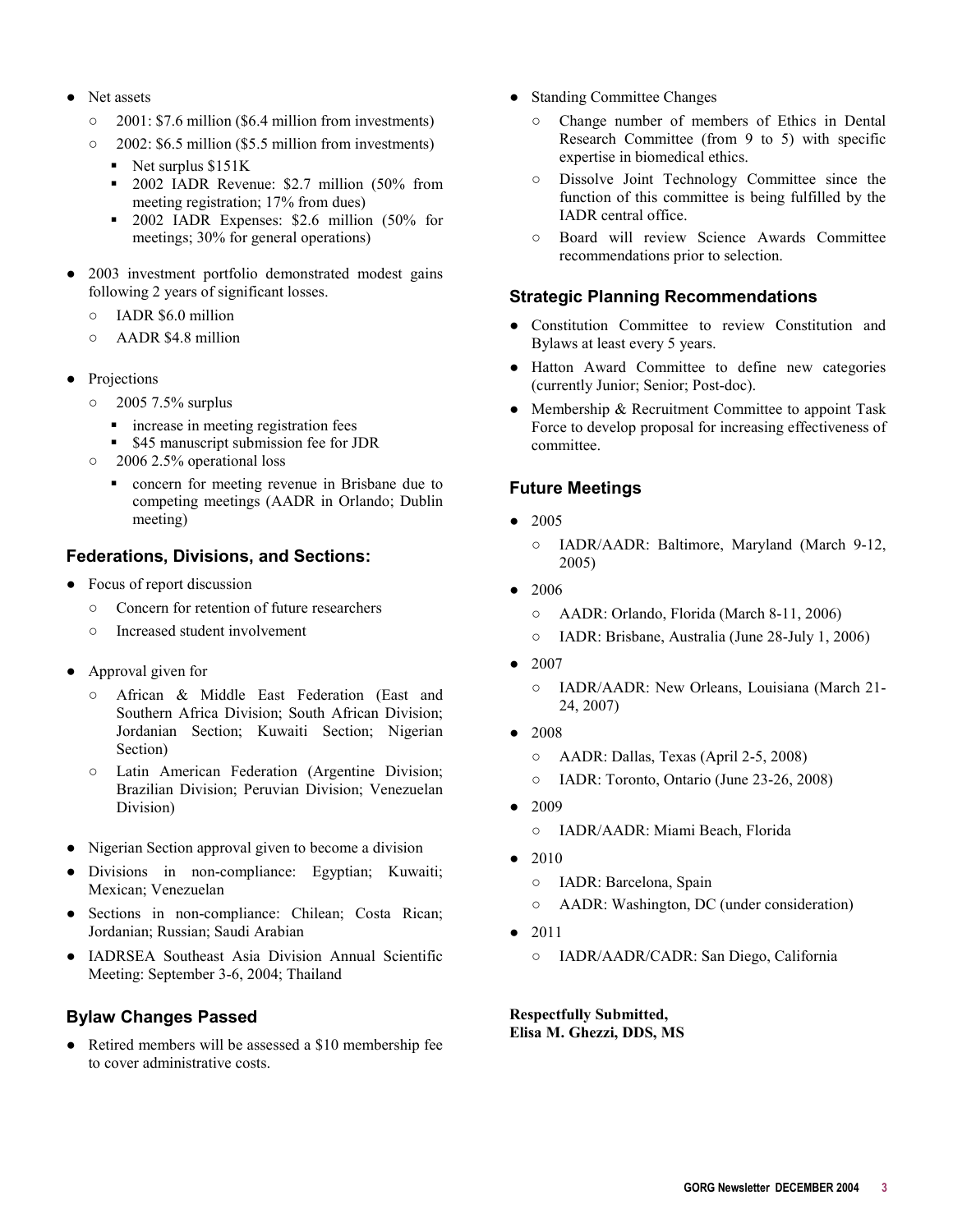## <span id="page-3-0"></span>**President's report.**

The president, Professor Frauke Müller, reported that the year's main activities concentrated on the preparation of the annual meeting held in Hawaii.

Within this context, the collaboration with the other members of the board has always been very pleasant, friendly and efficient; in fact they have supported the President in a remarkable and helpful way.

As for the scientific programme, GORG had accepted 40 abstracts, 23 of which were scheduled in 2 poster sessions and 17 in 3 oral sessions. In addition GORG inaugurated or co-sponsored 4 symposia. The keynote lecture of 30 minutes was given by Angus Walls, the winner of last year's distinguished scientist award. The GORG board thus suggested that the keynote lecture is always given by the winner of the distinguished scientist award of the previous year. In this context, the president congratulated Gary Slade who was awarded the distinguished scientist award during the opening ceremonies in Hawaii and invited him to give the keynote lecture during the IADR 2006.

Due to the efforts of the GORG Honorary Secretary Edward Lynch, two additional scientific prizes were inaugurated: a KAVO prize for the best presentation on "chemical approach on caries treatment" and a P&G prize on "interventions to improve oral hygiene in the elderly". Both prizes were awarded for the first time in Hawaii. Julian

Holmes won the KAVO prize while the P&G prize went to Dr. K. Esashi and her collaborators.

Finally the president thanked the group for their support and trust and handed over the presidency to Linda Niessen.

## **Treasurer's and Secretary's report**

Edward Lynch reported that KaVo and Procter and Gamble have both been extremely generous supporting GORG with two new prizes to be awarded each year at IADR. The award of these prizes from KaVo and Procter and Gamble leaves the financial position of GORG in a healthy state. Edward Lynch passed around a copy of the end of year financial report for 2003. He also asked colleagues to actively continue to encourage membership of GORG.

### **Editor's report**

The Editor reported that the collaboration with Blackwells is going very well and that enough copy has come in to fill two issues of Gerodontology in advance. However, the Editor reminded the members of the group to check whether their local libraries are subscribing to the Journal. The Journal's online version is available at www.blackwellsynergy.com. The Editor thanked the Group for having supported the shift to Blackwells and encouraged them to continue sending their best manuscripts for publication.

## **GORG Prizes**

At the GORG business meeting on March 12, 2004, five prizes were awarded for the year's best abstracts in geriatric oral research. The first three awards were sponsored by the J. Morita Corporation and were all in the pre-doctoral category, a first prize and two honorable mentions. I would like to thank this year's judges of the J. Morita Awards: Drs. Elisa Ghezzi, Jane Chalmers and James Steele.



*Attendees at the GORG Business meeting* 

A total of 13 abstracts were submitted for consideration and the judges were very impressed with the submissions. Jacob Gady, pre-medical student at Tufts University in Medford MA, was presented with the Junior Investigator Award in Geriatric Oral Research and was awarded the pre-doctoral grand prize of \$800. His abstract was titled "Effects of NSAIDS on Periodontal Disease." His mentor was Dr. Athena Papas.



*Frauke and Herenia with Jacob Gady, this year's grand prize winner of the J. Morita Junior Investigator Award in Geriatric Oral Research*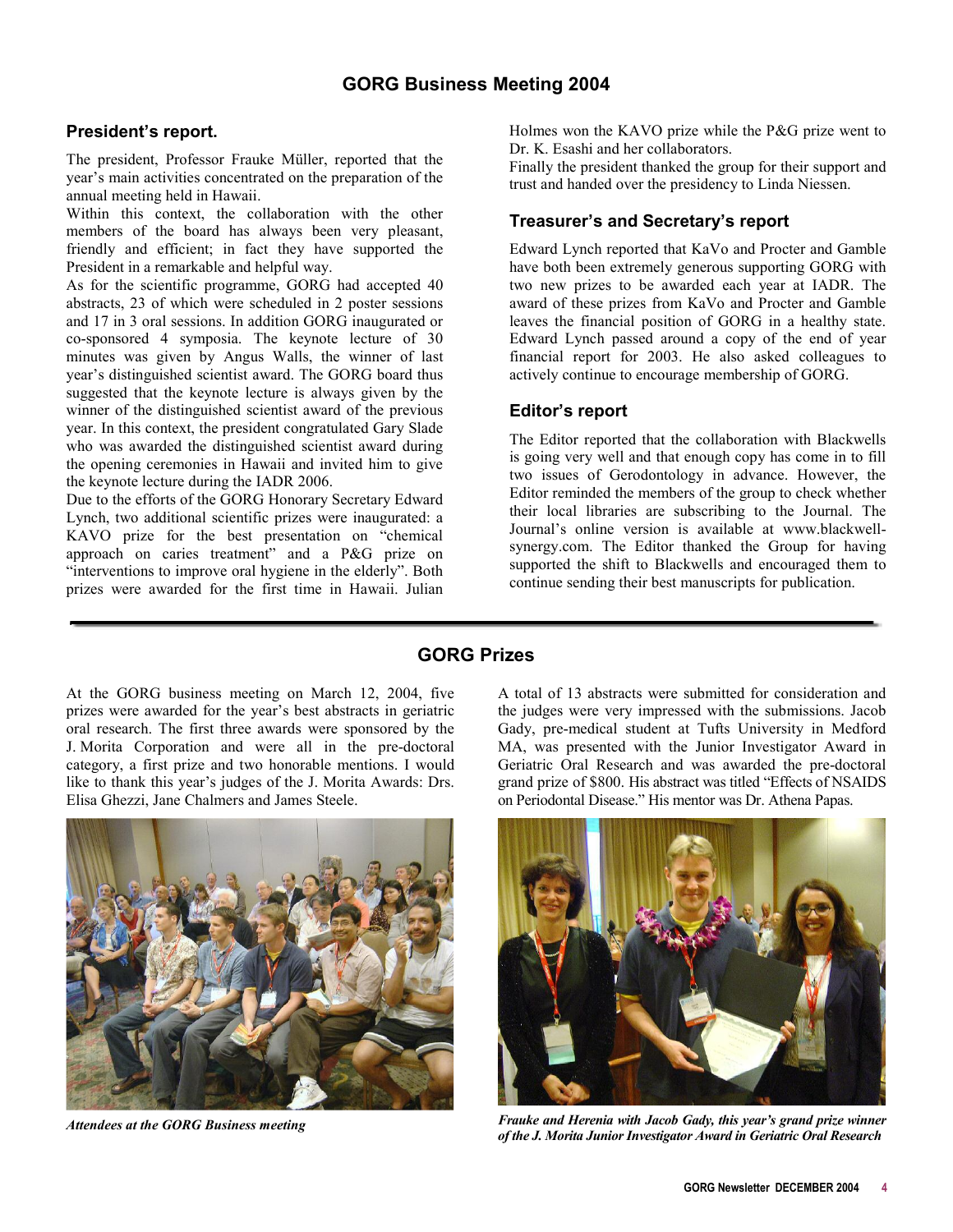The first honorable mention went to Jessica Smith, senior dental student at the University of Washington, Seattle. Her abstract was titled "Predictors of Oral Health Quality of Life in Older Adults." Her mentors for this study were Drs. Rigmor Persson and Asuman Kiyak.



*Frauke Müller and Herenia Lawrence with Jessica Smith, honourable mention recipient of the J. Morita Award* 

The second honorable mention went to Justin H. Yeates, first year, pre-doctoral student at the University of Washington for his abstract titled "The Red Complex of Pathogens in Older Subjects." His mentors were Drs. Asuman Kiyak and Rutger Persson. Both were awarded a prize of \$350.



*Frauke and Herenia with Justin Yeates who received honourable mention in the predoctoral category of the J. Morita Award* 

Two other awards were given out at the GORG business meeting in Hawaii, the KaVo Award for outstanding research conducted in the field of the use of pharmaceuticals in treating caries in the elderly and the Procter and Gamble Award given for research excellence in the field of improving the oral health of the elderly.

Professor Edward Lynch nominated judges for these awards and should be thanked for his work in securing the support of the sponsors. This year's recipient of the KaVo Award was Dr. Julian Holmes from Queen's University of Belfast, N. Ireland with his abstract titled "Ozone Treatment of Root Caries after 18 Months." Along with the award, Julian Holmes received a cheque for \$500.



*Julian Holmes, proud recipient of the KaVo Award* 

The recipients of the P&G Award were Drs. K. Esashi, S. Saitoh, T. Maedako, M. Sai, H. Satoh, T. Inque, Y. Kurosawa, Y. Abe, M. Kikuchi, and M. Watanabe from Tohoku University, Sendai, Japan. Their abstract was titled "Survey of Domiciliary Dental Care for the Elderly in Sendai." Along with the award, Dr. Esashi and her collaborators received a cheque for \$500.



*Dr. Esashi and her collaborators received the Procter and Gamble Award* 

A special award to Professor Robin Heath for his outstanding service in the field of geriatric oral research and his work as editor of Gerodontology was presented by Frauke Müller.

GORG wishes to congratulate all of our winners as well as those who submitted abstracts for consideration. Special thanks to our sponsors, J. Morita, KaVo and Procter and Gamble and to the awards judges for their help. Information about the J. Morita Awards competition can be found on the IADR website at

[http://www.iadr.com/awards/morita.html.](http://www.iadr.com/awards/morita.html)

GORG members are invited to apply to be judges for the Morita awards. Would those members wishing to be considered for this position please contact Herenia before Feb 1, 2005.

**Dr. Herenia P. Lawrence, Awards Committee Chair**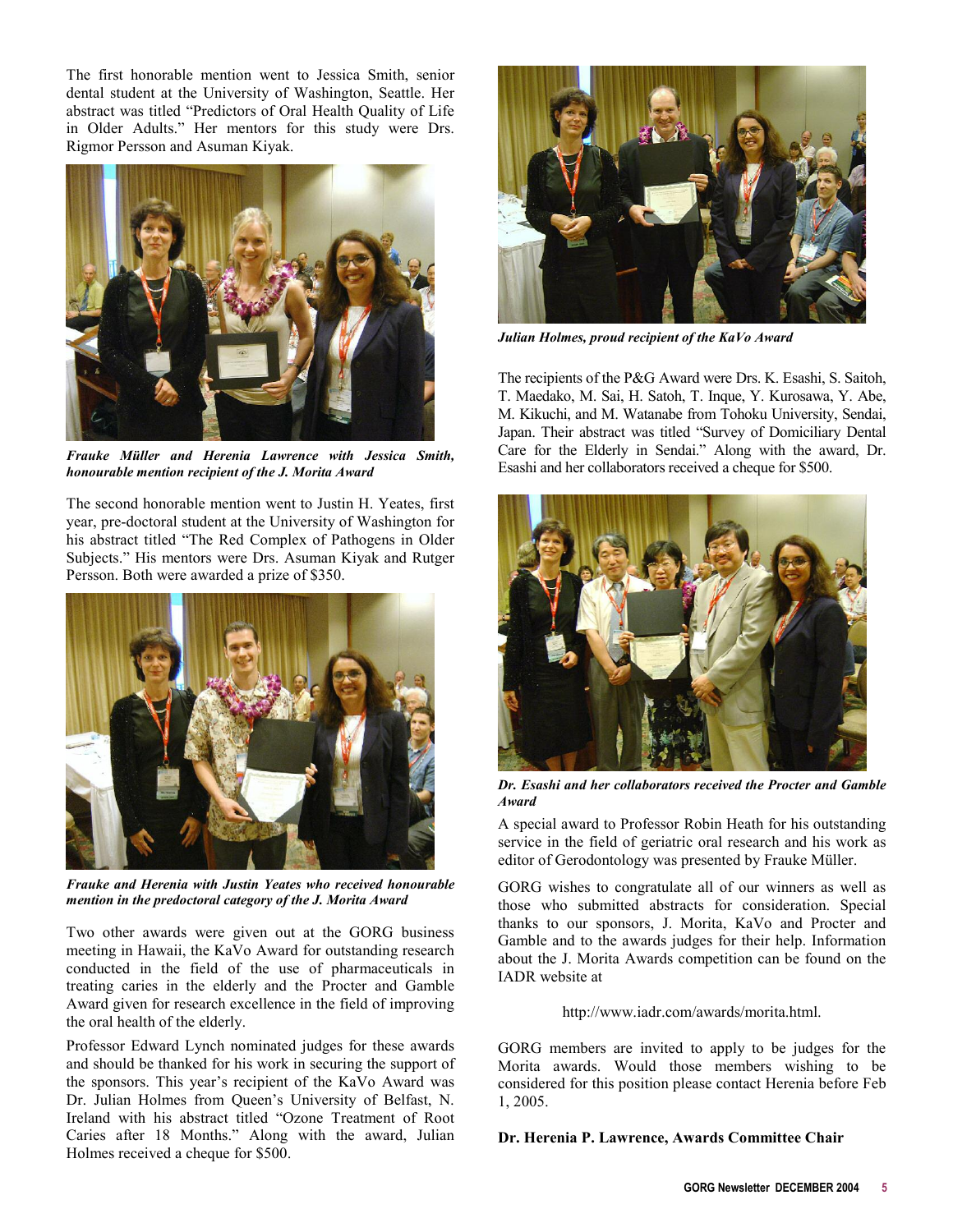<span id="page-5-0"></span>Listed below are the individuals nominated for GORG officers for 2005-06 We are pleased that these talented individuals are willing to donate their time to GORG and IADR.

## **Vice President**

**Herenia P. Lawrence** is an Associate Professor of Community Dentistry at the University of Toronto. She received her DDS (1985) from the Federal University of Rio de Janeiro and obtained both an MSc (1989) in Gerodontics and a PhD (1995) in Dental Public Health from the University of London in the UK. Dr. Lawrence received postdoctoral training in Geriatric Oral Research at the University of North Carolina at Chapel Hill (1995-1998). Her mentor at UNC was Prof. James Beck. In summer 2001, Herenia was a fellow at the Department of Dental Public Health Sciences at the University of Washington in Seattle, working with Dr. Timothy DeRouen in his Clinical Dental Research Methods course. Her research has focused on root and coronal caries epidemiology in older adults, development of caries indices and risk assessment in the elderly, and the relationship between oral health and systemic health. Currently her research focuses on salivary biomarkers of psychological stress and immune-deficiency in disabled and malnourished older adults.

Dr. Lawrence has been a member of IADR/GORG since 1993. As GORG member, Herenia has served on the Executive for two years (2001-2003). Her responsibilities included judging the extended abstracts submitted for the Morita Junior Investigator Awards in Geriatric Oral Research and revising GORG's Constitution and By-laws. In 2003, Herenia was elected Chair of the Awards Committee and has organized the GORG Junior Investigator Awards in Geriatric Oral Research given at the GORG annual business meeting during the IADR conference. She would be much honored to continue to serve the Geriatric Oral Research Group as Vice-President.

### **Executive Committee Member**

**Mark Thomason** is Professor of Prosthodontics and Oral Rehabilitation at the University of Newcastle upon Tyne. He also holds an appointment as Adjunct Professor in the Faculty of Dentistry of McGill, Montreal, Canada. He is responsible for the prosthodontic undergraduate teaching programme in Newcastle. His research within prosthodontics has focused on the assessment of factors that influence patient acceptance of prostheses. A prospective

RCT comparing bilateral cantilever adhesive bridges and conventional partial dentures on patient satisfaction and diet was developed to investigate barriers to dietary change in these groups of patients. Currently he is coordinating a series of randomised controlled trials on the impact of implant retained prostheses on patient satisfaction and oral health related quality of life in older patients. An integral part of this work includes the impact of this form of treatment on food choice and nutritional status. These studies are funded by Medical Charities and Industrial Partners and PhD Studentships. He is currently leading a psycho-educational clinical trial involving edentulous seniors in Canada and the UK. He has also published widely on the impact of organ transplantation in dentistry and in particular on the pathogenesis and management of druginduced gingival overgrowth. Professor Thomason is the Editor of the European Journal of Prosthodontics and Restorative Dentistry and is currently Secretary/Treasurer of the Prosthodontic Research Group of the International Association for Dental Research and is a former member of the IADR Technology and Communication Committee

### **AADR Councillor**

**Ronald L. Ettinger BDS, MDS DDSc** is Professor in the Department of Prosthodontics and the Dows Institute for Dental Research and he is Director of Geriatric Dental Programs at the College of Dentistry, University of Iowa. He is a past president of the American Society for Geriatric Dentistry (1985-1987) and currently serves on the Board of Directors of the Federation of Special Care in Dentistry. He was awarded a Geriatric Academic Award by the NIA (1981-1986). He is a Project Director in the Iowa Geriatric Education Center funded by the Bureau of Health Professions. His aging research focus has been on the epidemiology of oral diseases in older adults, barriers to care, oral mucosal disease, geriatric education of dental students, longitudinal study of overdenture patients and the delivery of care to at-risk populations. Dr. Ettinger has been a member of IADR since 1971 and has presented a paper or a poster at all IADR/AADR meetings since 1972. He was the President of the Prosthodontic Group in 1989/90. he is the immediate past president of GORG. He has served on several IADR committees, such as the Editorial Board of the JDR and the Publications Committee. In 2001 he was awarded the Distinguished Scientist Award for Geriatric Oral Research by IADR. He has been Editor of the Journal Special Care in Dentistry since July 1995.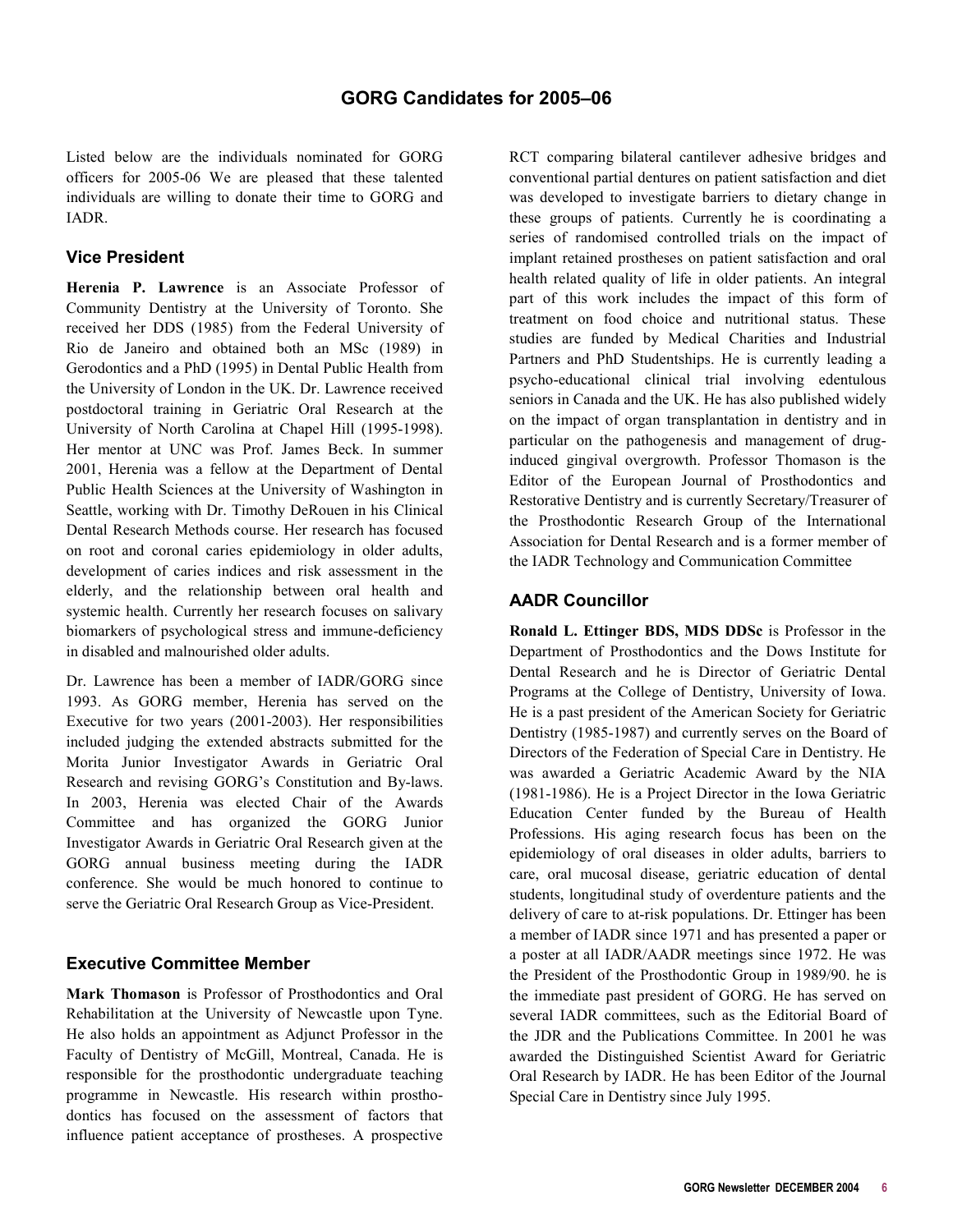# **The GORG programme for Baltimore, March 2005**

<span id="page-6-0"></span>At the time of writing the programme for Baltimore is being finalised.

GORG received 42 abstracts, and after transfers and rejections 39 will appear in the programme. IADR are trying to reduce the number of oral sessions and restrict them to the very strongest abstracts, with 20% oral presentations being the recommendation, the remainder being posters. The old "poster presentation" format is now not available so if you have submitted an abstract it will either be oral or a conventional poster. Being quite a small group, it looked as though we may only be allowed one oral session of eight abstracts, but in fact it seems that we will have two "six slot" sessions, one on Friday morning and the other on Saturday morning. As expected there were more presenters asking for an oral presentation than could be fitted into the programme, so if you requested an oral and got a poster, I hope you will understand why. I would like to thank all of those who helped put the programme together, particularly Gretchen Gibson and Mark Thomason who acted as referees.

The poster sessions are not decided yet but we will probably be divided into about three blocks. I have asked for all of the Morita award applications to be considered together in one block and also that they all should be poster presentations. The number of applicants for the Moritas has been very encouraging, but the restriction on oral presentations meant that the only fair way to arrange them was to ask all to be presented as posters. I have asked for this session to be on Thursday or Friday so that we can make the awards at the business meeting.

Elsewhere, we have interest in two of the symposia and a Lunch and Learning session. As is normal we had a couple

of symposia proposals that were not accepted. I would encourage members to be thinking now about the key emerging issues around which we can build symposia for Brisbane in 2006. Bring your ideas with you to the business meeting in Baltimore.

The symposium we have co-sponsored promises to be an interesting one covering a research methodology of great relevance to the group. Being led by the Behavioural Sciences and Oral Health Services Research Group and co sponsored by both GORG and the Education group the symposium is entitled "The Life-course Approach to Chronic Oral Disease". With the permission of the organiser I have included the abstract below. The session itself is provisionally scheduled for the latter part of Thursday morning (1045-1230) but this of course may change. Also of prime interest to the group will be the joint AADR Geriatric Oral Research ADEA and AADR sponsored symposium organized by Judith Jones: Improving Oral Health Outcomes for Elders: Recommendations from the Elders' Oral Health Summit. Provisionally this is scheduled for the early part of Thursday morning from 0900 to 1100, so Thursday morning looks busy. In addition, we have a lunch and learning session hosted by Chris Wyatt entitled "Planning, Implementation, and Outcomes of a New Program Providing Dentistry for Elderly Residents of Longterm Care Facilities". My thanks go to Chris for organising this. Finally, the keynote address will be given by Gary Slade at the beginning of the oral session on Saturday morning, so you will have to have slept off the previous evening's steamed swimmer crab with accompanying beverage to be in the convention centre bright and early at 9am (that seems early to me).

**Jimmy Steele**

# **IADR Symposium The Life-course Approach to Chronic Oral Disease**

Recently, aetiological models that predominantly emphasize current adult life styles, such as smoking, diet, and lack of exercise have been challenged successfully by growing evidence that impaired early growth and development, childhood infection, poor nutrition and social and psychosocial disadvantage across the life course affect chronic disease risk, including chronic oral disease. This relatively new area of research is called life course epidemiology. This life course framework for investigating the aetiology and natural history of chronic disease proposes that advantages and disadvantages are accumulated throughout life generating differentials in health later in life. Furthermore, this dynamic framework brings together the effects of intrinsic factors (individual resources) with

extrinsic factors (environmental factors). The aim of this symposium is to give an overview of this new epidemiological approach and to discuss how the life course framework has been applied successfully to chronic oral diseases. Specifically, the symposium will include: i) A theoretical presentation, explaining what life course epidemiology is, and how this approach differs from conventional risk factor epidemiology. This presentation will also describe how to build and test theoretical life course models, plus other methodological challenges in this field; ii) Empirical work from cohort studies will be used to illustrate how life course theoretical models have been applied to oral chronic diseases, such as periodontal disease and dental caries; and iii) Alternative methods for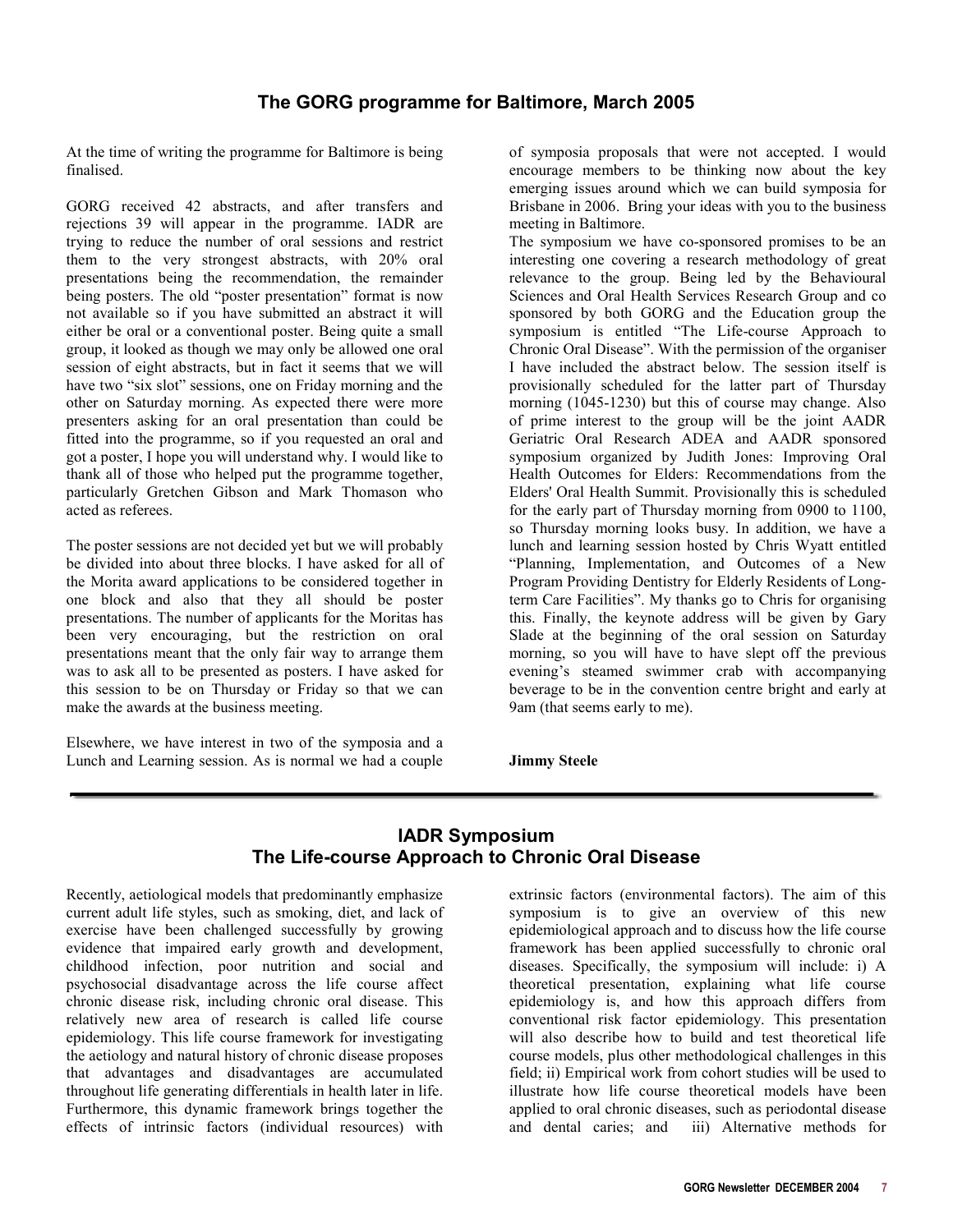<span id="page-7-0"></span>collecting reliable retrospective information using crosssectional designs will be discussed using, as an example, data from a multi-centre study that is employing a life course epidemiological approach to investigate the aetiology and natural history of squamous cell carcinoma of

the upper aerodigestive tract. This symposium will be of interest to epidemiologists, public health researchers, health policy makers and all others researching different aspects of the aetiology of periodontal disease, dental caries and oral cancer.

**Jimmy Steele**

# **Elder Oral Health Focus of Boston Summit**



Office of Communications 715 Albany Street B-302 Boston, MA 02118

**For Immediate Release**: October 12, 2004 Contact: Lori Nolin, 617/638-4892, lnolin@bu.edu

(Boston) — To address the national problem of inadequate elder oral health care, Boston University School of Dental Medicine hosted in September the Elders'Oral Health Care Summit.

 Boston University's School of Dental Medicine is leading the effort to improve elder oral health care across the United States.

 The school is among the first to tackle the issue, long overlooked by both the medical industry and elders themselves, who typically live on a fixed income, lose dental insurance at retirement, and do not have the money to make oral health a priority.

 "When I was growing up, dentistry was a whole different animal than it is today," says Dr. Asuman Kiyak, University of Washington. "Before the 1950s, there was no water fluoridation. The values those times instilled in people carried forward into their later years. If they only have a certain amount of money, are they going to put that money towards dental insurance?"

 According to the Boston Oral Health Equity Project, a multidisciplinary team composed of the Boston Public Health Commission and the three Boston dental schools, the poorest elders often face insurmountable barriers to accessing dental services, yet they experience high levels of oral disease. Oral disease often leads to diminished overall health, says Judith Jones, chairperson of the Department of General Dentistry at Boston University's School of Dental Medicine and summit organizer. She says Medicare compounds the problem because it does not cover dental care, and the only adult dental coverage remaining through Medicaid (Mass Health), in Massachusetts and many other states, is payment for emergency care and extractions.

 "The needs are dramatic," says Jones. "What is happening in Boston is happening all over the United States."

 She says Congress should consider creating a Medicare part D for dental care, similar to what it recently added for prescriptions.

 Funded by the National Institute of Dental and Craniofacial Research, National Institute on Aging, and National Institute of Health Office of Research of Women's Health, the summit's major event sponsors included GlaxoSmithKline, a worldwide research-based pharmaceutical company, and Dentsply International, the world's largest professional dental products company.

Approximately 130 summit participants from across the United States researched and discussed disparities in oral health and access to oral health care for the elderly, particularly the poor, minorities, the frail, the homebound, and the institutionalized.

 Even though it is common knowledge among dental professionals that the elderly population is underserved and at risk regarding oral health, the statistics still shocked summit participants.

 In a Boston study performed from September 2003 through March 2004, the Oral Health Equity Project volunteers screened 316 elders over age 60 living in 11 public housing facilities. Of those 316 people, 91.8 percent had some form of medical insurance. However, only 5.69 percent of that same group—or just 18 people—had dental insurance. Project volunteers found 84.2 percent needed follow-up dental treatment. Of the 129 elders who had dentures, 78.2 percent of them had dentures in unsatisfactory condition. Forty-two percent had urgent needs in the last year and could not get care. The elders reported unreplaced missing teeth as their most common oral health problem.

 The office of Boston City Councilor Michael Ross coordinated and supported the project screenings, which took place in his district. Ross spoke at the summit, telling the group why he became involved. During a visit with elderly members in his district, Ross says he expected to talk about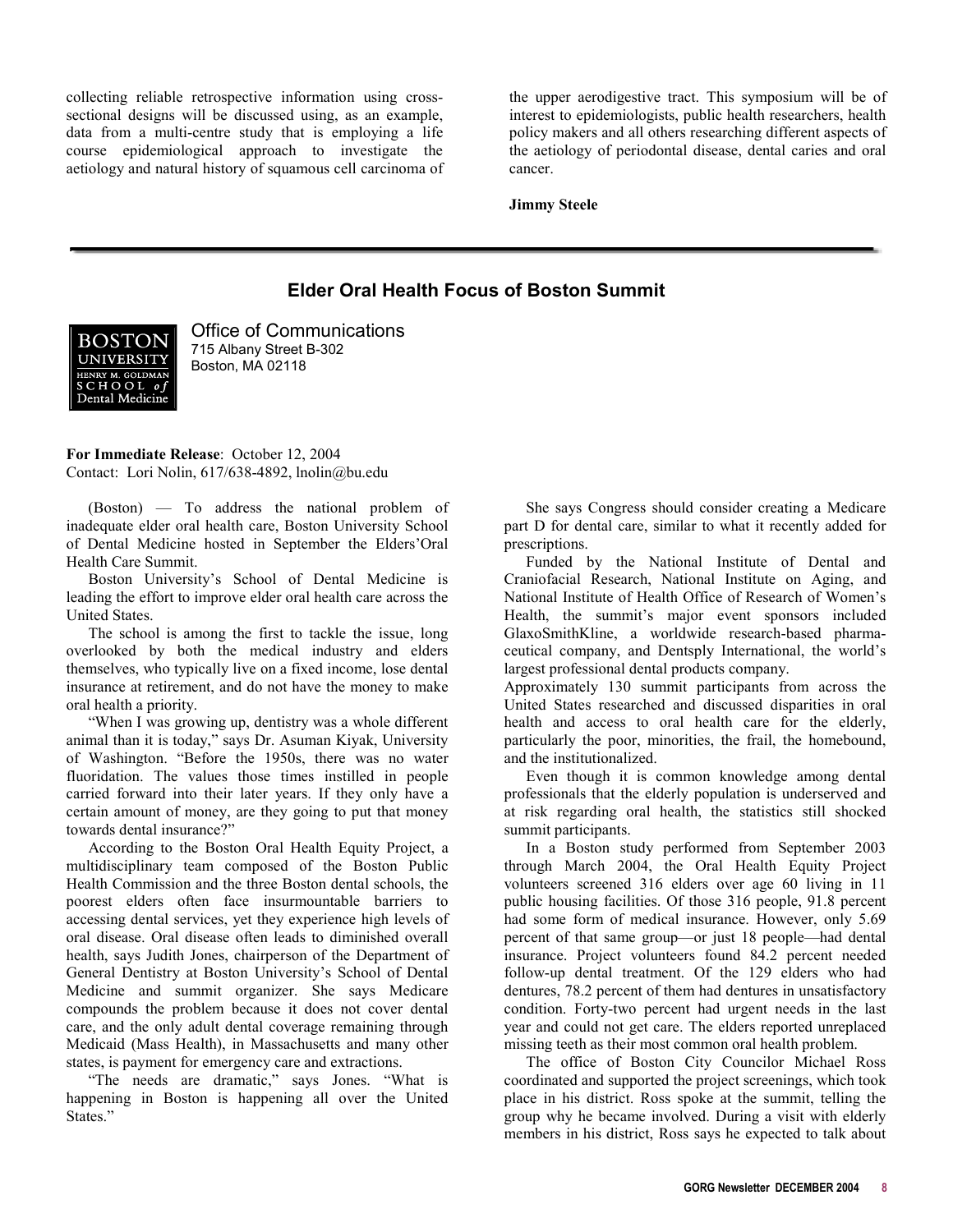<span id="page-8-0"></span>politics and the Democratic National Convention. "Instead, they launched into 'what are you going to do about my teeth?'" he says. "Everyone was saying the same thing. In 2002, Massachusetts went from a real generous dental plan for elderly to a very meager plan. Now in 2003 all they can do is remove their teeth."

 They do not have coverage to care for fillings, dentures, or basic care—only emergency removal is covered, he says.

 "From the human side, I understand these people were not coming down to dinner," he says. "They weren't participating. They were getting their food carted up to their rooms. They didn't want to show off their mouths."

 According to the 1994 National Access to Care Survey, dental care is the greatest unmet health need in the U.S. with 41 million Americans unable to receive supplemental health services. Oral health care is considered supplemental health.

 By the close of the summit, participants compiled an extensive list of findings and the next steps to tackle the problem. The *Journal of Dental Education* will publish these findings, which include detailed plans to change perceptions of the importance of oral health care; overcoming barriers to oral health care by replicating proven programs; working with insurance companies and pursuing a legislative solution; building the science base to find out what really works among elders; increasing dental workplace diversity, capacity, and flexibility; increasing collaborations with the aging networks already in place and the media; and to spread the message that oral health care is important to overall health.

# **1st European Symposium on Gerodontology 14th Annual Meeting of the Swiss Society of Dentistry for the Elderly and Handicapped 14th Annual Meeting of the European College of Gerodontology**

## **Successful Dental Treatment for the Older Adult and Handicapped**

**- Evidence Based Approach to Clinical Decision Making -** 

#### **Geneva, 22-23 April 2005**

#### **Organized by Quintessence International Publishing Group**

#### **FRIDAY, 22 April 2005**

| 09:00 Welcome                           | Jean-Louis Carpentier, Dean Medical Faculty Geneva                                                   |
|-----------------------------------------|------------------------------------------------------------------------------------------------------|
|                                         | Stephan Gottet, President SGZBB                                                                      |
|                                         | Nicola Pearson, President ECG                                                                        |
|                                         | Frauke Müller, Scientific programme chair                                                            |
| Ageing and health – what is the impact? |                                                                                                      |
| 09:15 Gold, Geneva:                     | Multipathologies in the elderly- a case for concern? (45 min)                                        |
| 10:00 Giannakopoulos, Geneva:           | Depression and dementia in the eld-erly: major<br>mental health issues in western countries (45 min) |
| $10:45 - 11:15$                         | <b>BREAK</b>                                                                                         |
| 11:15 Martens, Gent:                    | Genetic diseases and acquired handicaps – an overview $(45 \text{ min})$                             |
| 12:00 Rizzoli, Geneva:                  | Osteoporosis and nutrition in the elderly (30 min)                                                   |
| 12:30-13:00                             | General Assembly SGZBB / Poster Session                                                              |
| 13:00-14:00                             | LUNCH                                                                                                |

#### **Dental treatment concepts for the elderly individual**

| 14:00 Newton, Dundee:   | The orofacial system – the clinical relevance of physiological ageing? $(30 \text{ min})$ |
|-------------------------|-------------------------------------------------------------------------------------------|
| 14:30 Walls, Newcastle: | Management of root caries – a minimal invasive approach $(45 \text{ min})$                |
| $15:15$ Allen, Cork:    | Tooth conservation – what are the risks and limits? $(45 \text{ min})$                    |
| $16:00 - 16:30$         | <b>BREAK</b>                                                                              |
| 16:30 Müller, Geneva:   | Prosthetic treatment concepts - a pragmatic approach (45 min)                             |
| 17:15 Mericske, Bern:   | Dental implants in the elderly $-$ is age a barrier (45 min)                              |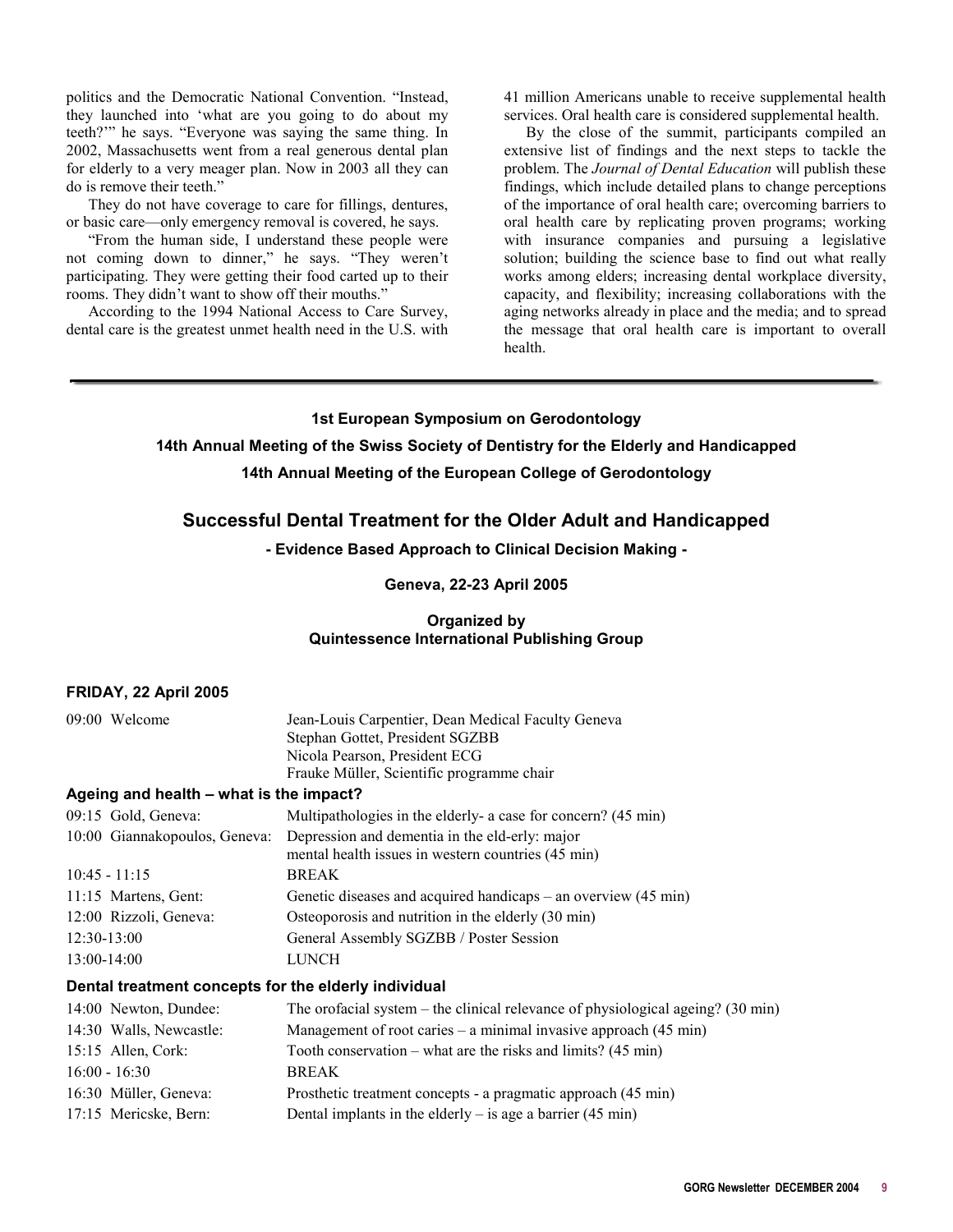<span id="page-9-0"></span>

| 18.00 |                            | Closing                                                                           |
|-------|----------------------------|-----------------------------------------------------------------------------------|
|       | SATURDAY, 23 April 2005    |                                                                                   |
|       | 08.50 Marcel Briand        | Old/handicapped – neglected and forgotten?                                        |
|       | 09:00 Special Lecture:     | Jollien, Freiburg: The praise of weakness (45 min)                                |
|       | 09:45 Rapin, Geneva:       | Elderly negligence and abuse (30 min)                                             |
|       | $10:15 - 10:45$            | <b>BREAK</b>                                                                      |
|       |                            | Are you and your team prepared for the older and handicapped patient?             |
|       | 10.45 Hofer, Zurich:       | Is your dental practice prepared for elderly and handicapped? (30 min)            |
|       | 11:15 Padrutt, Geneva:     | Prevention and motivation $-$ The dental hygienist perspective $(30 \text{ min})$ |
|       | 11:45 MacEntee, Vancouver: | Long-term Care Facilities: the Last Dental Frontier (45 min)                      |
|       | 12:30 Müller, Geneva:      | Awards / Closing remarks (10 min)                                                 |
|       |                            | 13.30 General Assembly, European College of Gerodontology                         |
|       | $14.00 - 17:00$            | WORKSHOP: Dental Implants for the edentulous jaw                                  |
|       |                            | (separate registration, organised by Straumann)                                   |

# **Obituary**

## **Markus Koller, Past-President of the European College of Gerodontology**



On September 28th 2004 Markus Meinrad Koller-Lamberti, Dean of the Centre for Dental and Oral Medicine of Zurich, Switzerland, Director of the Clinic for Geriatric and Special Dental Care Dentistry and Past-President of the European College of Gerodontology, passed away at the age of 50. His premature death touched us deeply. He has left his wife Miriam and his family to whom we would like to express our deep sympathy.

Markus Koller was born on 3rd December 1953 in Alt St.Johann in the Swiss Canton of Sankt Gallen. He studied in Freiburg and Zurich where he qualified in 1979 as a dentist and received his doctorate in 1980. Following graduation he worked until 1989 at the Dental School of Zurich in the Department of Prosthodontics I (1979-1981; Prof. Dr. P. Schärer) and subsequently in the Department for Masticatory Disorders and Complete Dentures (Prof. Dr. S. Palla). He shaped his research profile and clinical training from 1985 to 1986 at the University of Turin, Italy, as well as from 1989 to 1991 at the University of Florida, Gainesville, US, where he received a diploma in Gerontology.

On his return to Switzerland in 1992 he was appointed Director of the Clinic for Geriatric and Special Care Dentistry and since 2002 Dean of the Centre for Dental and Oral Medicine in Zurich. His habilitation thesis (PhD) entitled "Long-term administration of the tricyclic antidepressant desipramine influences salivary gland function and oral health in female NIA Fischer 344 rats: different effects with age" provided him in 2002 with the venia legendi for removable prosthodontics and geriatric and special care dentistry. Markus' main research interests focussed on dental care for the elderly, salivary gland dysfunction, oral health and systemic diseases as well as cost-effectiveness of prosthodontic treatment concepts.

We shall remember Markus as a dear friend and colleague, an integral part of the "gerodontology family". In 2002 he was President of the ECG and hosted the annual meeting in Zurich. He was known for his enthusiasm and structured Swiss efficiency. Being a dedicated dentist and gerodontologist his visions in the field drove him to exceptional achievements like the foundation of the AltaDent Association and the inauguration of the mobile dental unit MobiDentTM. We remember him as generous and warm-hearted with a great sense of humour. We will miss his enriching company, our challenging discussions and his lively spirit.

Markus was so young, full of life and personal and professional plans. His life was dedicated to the care for the elderly, an age that was not granted for him. He will leave a painful gap in our community. We shall honour his memory.

**For the European College of Gerodontology Frauke Müller and Ina Nitschke**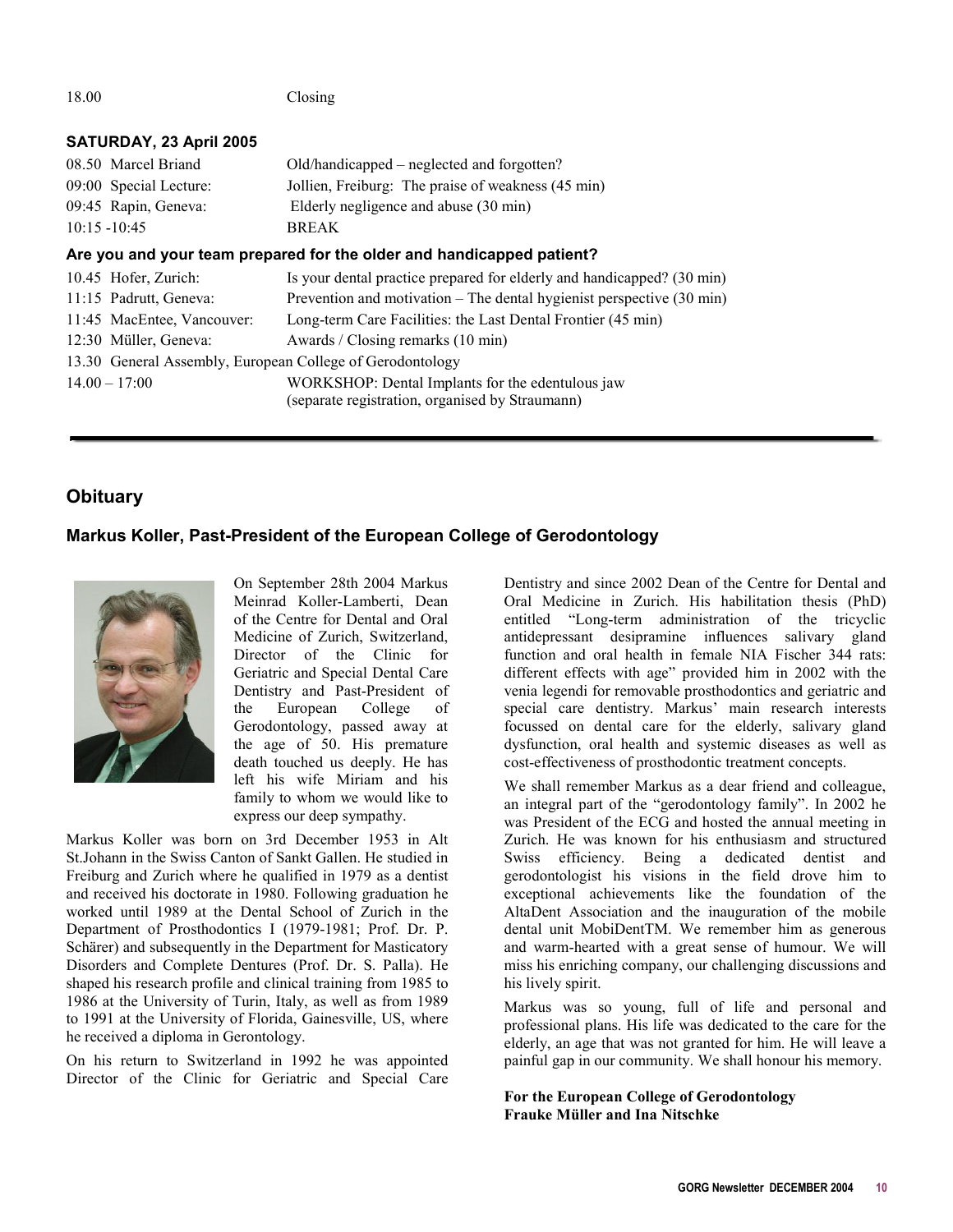<span id="page-10-0"></span>

# **Faculty position, University of Iowa**

The University of Iowa's College of Dentistry is presently conducting a search for a full-time, clinical or tenure track faculty position in the **Department of Preventive and Community Dentistry**. Major responsibilities include:

- providing clinical and didactic instruction and direct patient care in the College's established, team-oriented Geriatric and Special Needs Dental Program;
- involvement in outcomes research relating to special care populations and
- participating in an intramural private practice.

The position is available immediately; screening begins immediately.

Applicants must have:

• a DDS/DMD from an ADA accredited school or foreign equivalent

plus either

- completion of advanced clinical training which includes treatment of geriatric/compromised adults
- or
- extensive experience treating geriatric/compromised adults.

Desirable qualifications include one or more of the following:

- specialty training in prosthodontics from an ADA accredited program
- American Board of Special Care Dentistry diplomate status
- Fellowship in Special Needs Dentistry from the Edinburgh or Australasian Royal College of Dental Surgeons
- $\bullet$  board certification in special needs dentistry.

Academic rank, track, and salary will be commensurate with qualifications and experience. Submit CV and three names of reference to:

Dr. Raymond A. Kuthy College of Dentistry University of Iowa Iowa City, IA 52242.

*The University of Iowa is an affirmative action and equal opportunity employer; women and minorities are encouraged to apply.*